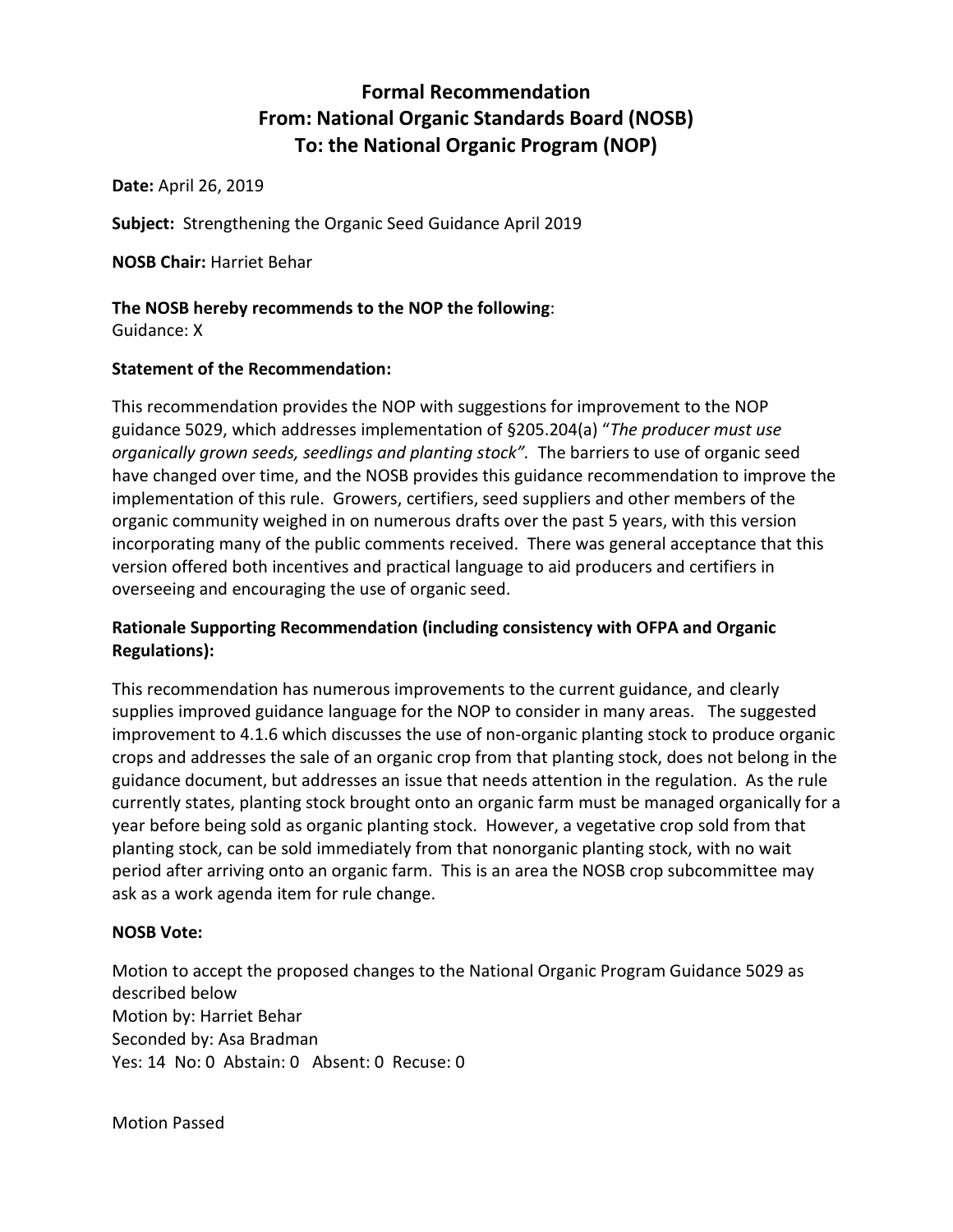## **National Organic Standards Board Crops Subcommittee Proposal Strengthening the Organic Seed Guidance April 2019 February 19, 2019**

#### **Introduction and Background**

The planting of organic seed/planting stock is required under the USDA organic regulations, unless these items are not commercially available. While there has been some growth in the availability and use of organic seed, progress towards reaching a goal of 100% organic seed and planting stock has been slow. The NOSB provided recommendations to the NOP i[n 2005](https://www.ams.usda.gov/sites/default/files/media/NOP%20Rec%20Commercial%20Availability%20of%20Organic%20Seed.pdf) an[d 2008](https://www.ams.usda.gov/sites/default/files/media/NOP%20Final%20Rec%20Seed%20Commercial%20Availability.pdf) focused upon increasing the use of organic seed. The NOP has addressed this issue with draft and final guidance in 2011 and [2013,](https://www.ams.usda.gov/sites/default/files/media/5029.pdf) respectively.

Organic seed/planting stock breeders work closely with organic producers to build in varietal characteristics that address regional organic production system challenges. Organic seed breeders focus on specific traits that provide consistent yields of high-quality crops that meet the unique needs of the organic marketplace. The use of organic seed can aid in the protection and expansion of genetic resources as well as offer additional economic opportunities for farmers and seed breeders/sellers. Continued growth of organic seed and planting stock availability will build a resilient future through continued development of varieties and cultivars focused on the needs of organic producers and the organic market.

The goal of the NOSB is to achieve full compliance with §205.204(a) "*The producer must use organically grown seeds, seedlings and planting stock".* It is understood that the organic seed/planting stock industry is not currently robust enough to meet every organic grower's needs, however, there is also some concern that the allowance to not use organic seed if not "commercially available", leads some producers to seek out nonorganic seed/planting stock due to lower price, unfamiliarity with organic varieties, social or cultural pressures and more. The availability of organic planting stock is growing even slower than the availability of organic seed, and offers a great opportunity to perennial crop breeders, as the market becomes more robust. This proposal seeks to address the barriers to adoption of organic seed/planting stock use and to aid the NOP to set a path to increased organic use in the coming years, through improved guidance.

This NOSB proposal lists improvements to the practices listed within the current NOP guidance 5029. These practices are requested of both certified entities and their certification agencies, and were developed to result in more uniform compliance to §205.204(a). The implementation of these practices is not anticipated to have negative economic impact on the operations, other than a few additional farm activities and increased documentation that would need to be maintained.

#### **Relevant Areas of the Rule and Guidance**

From the NOP Rule:

#### **§205.2 Terms defined**

*Commercial availability.* The ability to obtain a production input in an appropriate form, quality, or quantity to fulfill an essential function in a system of organic production or handling, as determined by the certifying agent in the course of reviewing the organic plan.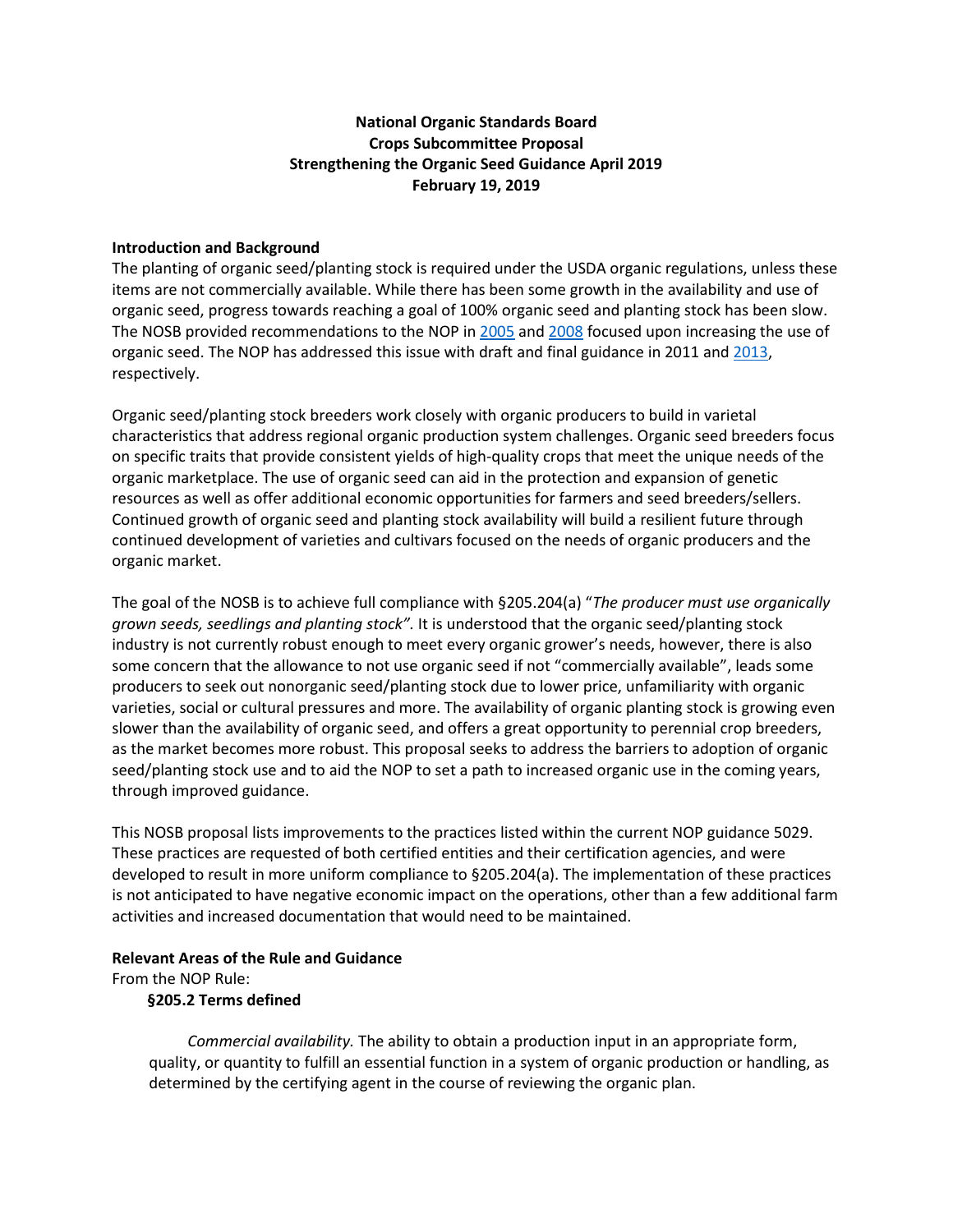*Excluded methods.* A variety of methods used to genetically modify organisms or influence their growth and development by means that are not possible under natural conditions or processes and are not considered compatible with organic production. Such methods include cell fusion, microencapsulation and macroencapsulation, and recombinant DNA technology (including gene deletion, gene doubling, introducing a foreign gene, and changing the positions of genes when achieved by recombinant DNA technology). Such methods do not include the use of traditional breeding, conjugation, fermentation, hybridization, in vitro fertilization, or tissue culture.

*Planting stock.* Any plant or plant tissue other than annual seedlings but including rhizomes, shoots, leaf or stem cuttings, roots, or tubers, used in plant production or propagation.

*Practice standard.* The guidelines and requirements through which a production or handling operation implements a required component of its production or handling organic system plan. A practice standard includes a series of allowed and prohibited actions, materials, and conditions to establish a minimum level performance for planning, conducting, and maintaining a function, such as livestock health care or facility pest management, essential to an organic operation.

#### **§205.201 Organic production and handling system plan.**

(a) The producer or handler of a production or handling operation, except as exempt or excluded under §205.101, intending to sell, label, or represent agricultural products as "100 percent organic," "organic," or "made with organic (specified ingredients or food group(s))" must develop an organic production or handling system plan that is agreed to by the producer or handler and an accredited certifying agent. An organic system plan must meet the requirements set forth in this section for organic production or handling. An organic production or handling system plan must include:

.....

(5) A description of the management practices and physical barriers established to prevent commingling of organic and nonorganic products on a split operation and to prevent contact of organic production and handling operations and products with prohibited substances; and (6) Additional information deemed necessary by the certifying agent to evaluate compliance with the regulations.

#### **§205.204 Seeds and planting stock practice standard.**

(a) The producer must use organically grown seeds, annual seedlings, andplanting stock: *Except,* That,

(1) Nonorganically produced, untreated seeds and planting stock may be used to produce an organic crop when an equivalent organically produced variety is not commercially available: *Except,* That, organically produced seed must be used for the production of edible sprouts;

Excerpts from the **Guidance**<sup>[17]</sup> on Seeds, Annual Seedlings, and Planting Stock in Organic Crop **Production** published March 4, 2013 (NOP 5029).

## **4. Policy**

Producers should develop and follow procedures for procuring organic seeds, annual seedlings, and planting stock and maintain adequate records as evidence of these practices in their organic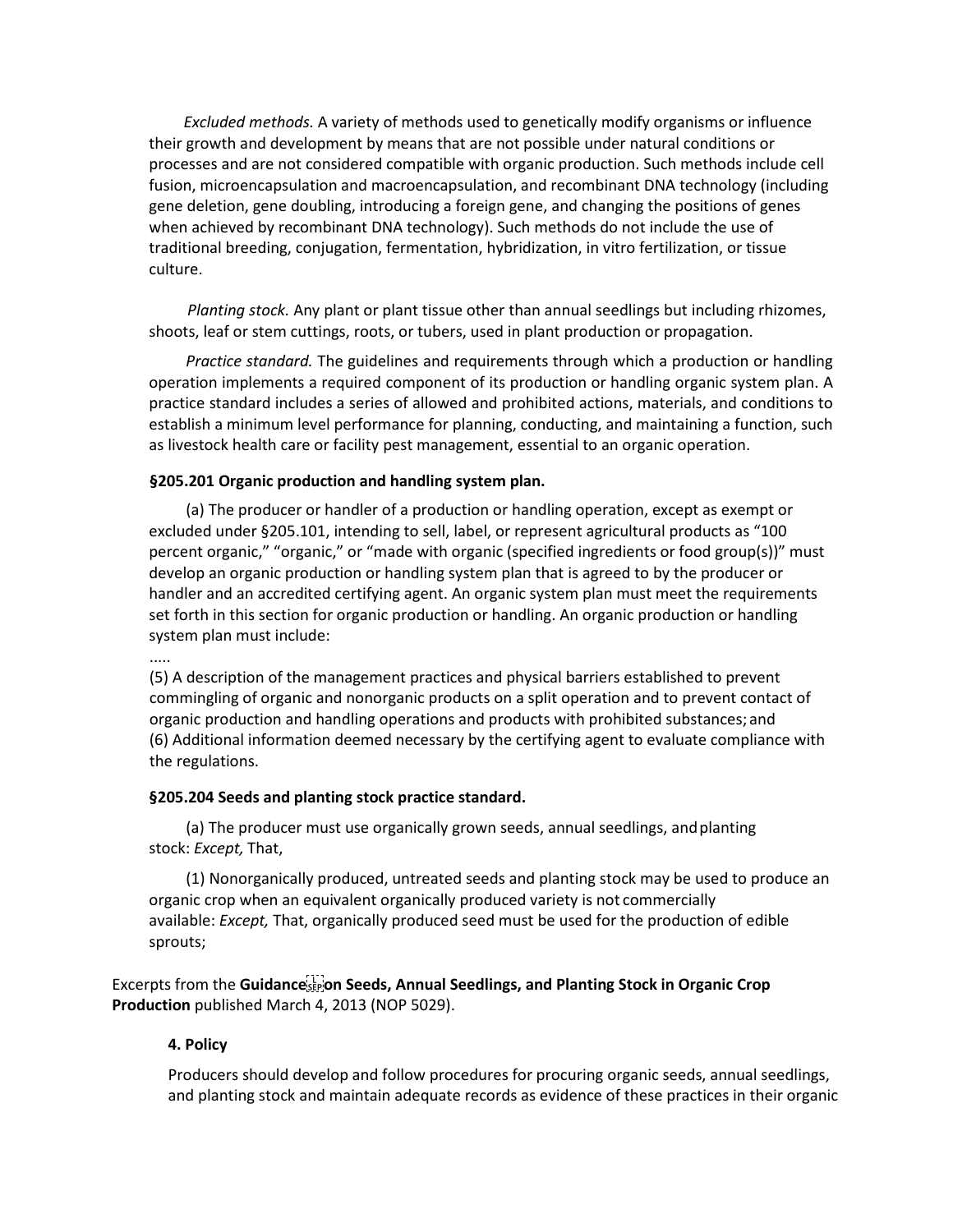system plan (OSP).

## **4.1 Sourcing of Seeds, Annual Seedlings, and Planting Stock**

4.1.1 Certified operations must use organic seed, annual seedlings, and planting stock in accordance with the requirements at § 205.204.

4.1.2 Certified operations may use non-organic seed and planting stock only if equivalent organically produced varieties of organic seeds and planting stock are not commercially available.

a. Commercial availability is defined at § 205.2 and refers to the ability to obtain a production input, in this case seed or planting stock, in an appropriate form, quality, or quantity to fulfill an essential function in organic production. For the purposes of this exception, an "equivalent variety" is a variety of the same "type" (e.g. head lettuce types versus leaf lettuce types) or has similar agronomic or marketing characteristics needed to meet site-specific requirements for an operation. These characteristics may include, but are not limited to: number of days until harvest; color, flavor, moisture, chemical, or nutrient profiles of the variety of the harvested crop; vigor or yield of harvested crop; regional adaptation, disease and pest resistance, or the plant's utility in a crop rotation.

b. Price cannot be a consideration for determination of commercial availability.

4.1.3 The following considerations could be acceptable to justify use of non-organic seeds and planting stock as not commercially available. These considerations must be described by the operation in their organic system plan (OSP), pursuant to § 205.201(a)(2), and approved by the certifying agent.

a. Form Considerations: Examples of forms may include, but are not limited to, treated or non-treated seeds or planting stock, use of pelleted seed, or use of bare root nursery stock or containerplants.

b. Quality Considerations: Examples may include, but are not limited to, germination rate of the seed; presence of weed seeds in the seed mix; shelf life and stability of the seeds; and disease and pest resistance.

c. Quantity Considerations: Producers may provide evidence that quantities are not available in sufficiently large or small amounts given the scale of the operation.

4.1.4 For certified operations producing edible sprouts, there is no exception to the requirement to use organic seed, as stated at § 205.204(a)(1).

4.1.5 Certified operations may use non-organic annual seedlings to produce an organic crop only when a temporary variance has been granted by the AMS Administrator in accordance with § 205.290(a)(2) due to an extreme weather event or business disruption beyond the control of the producer (§ 205.204(a)(3)).

4.1.6 Use of non-organic planting stock to produce organic crops is subject to commercial availability as per § 205.204(a)(1). If planting stock is from a non-organic source and is used to produce perennial crops, then that *planting stock* may be sold, labeled or represented as organic planting stock after 12 months of organic management (§ 205.204(a)(4)).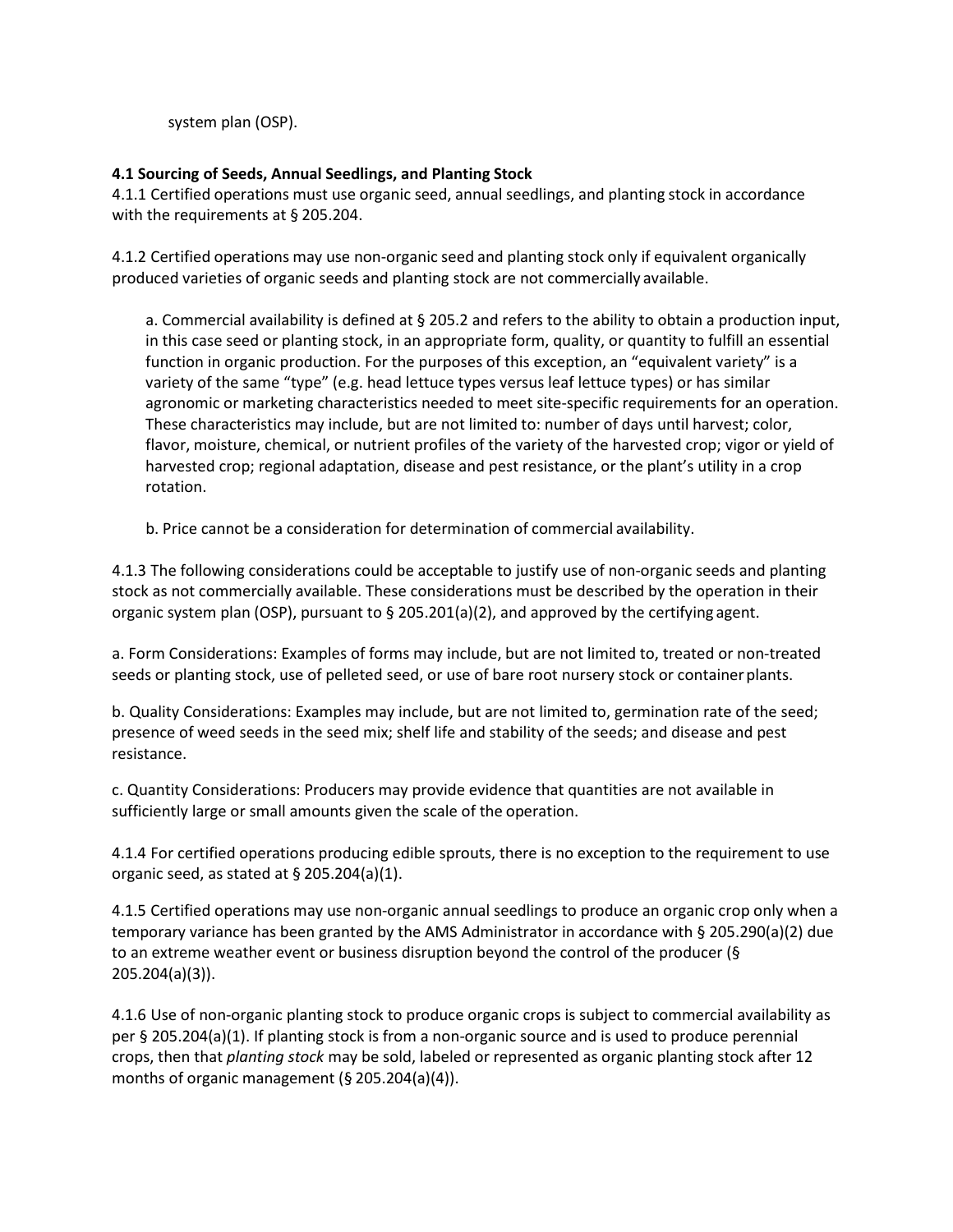## **4.2 Recordkeeping for Organic Producers**

4.2.1 The following records should be maintained by organic producers:

a. A list of all seed and planting stock, indicating any non-organic seeds or stock used, and the justification for their use including lack of equivalent variety, form, quality or quantity considerations. Records describing on-farm trials of organic seed and planting stock can be used to demonstrate lack of equivalent varieties for site specific conditions.

b. The search and procurement methods used to source organic seed and planting stock varieties, including:

- 1. Evidence of efforts made to source organic seed, including documentation of contact with three or more seed or planting stock sources to ascertain the availability of equivalent organic seed or planting stock. Sources should include companies that offer organic seeds and plantingstock.
- 2. Records may include, but are not limited to: letters, faxes, email correspondence, and phone logs from seed suppliers and companies; seed catalogs; searches of organic seed databases; receipts; receiving documents, invoices, and inventory control documents.

## **4.4 Role of Certifying Agents**

4.4.1 Certifying agents must verify the procedures that certified operations utilize to obtain and plant organic varieties suitable for their operations as part of their annual review of the OSP.

4.4.2 Certifying agents must review substances and inputs used to treat seeds and planting stock for compliance with the USDA organic regulations.

4.4.3 Certifying agents shall verify the commercial availability requirements on an annual basis, in their review of the OSP, pursuant to  $\S$  205.402(a)(1).

4.4.4 Certifying agents should review an operation's progress in obtaining organic seeds, planting stock and transplants by comparing current source information to previous years.

## **DISCUSSION**

In October 2018, the NOSB passed the following recommendation, in bold below, as an addition to the change to the organic regulation. Public comment was almost unanimous in favor of this regulatory improvement.

(a) The producer must use organically grown seeds, annual seedlings, andplanting stock: *Except,* That,

(1) Nonorganically produced, untreated seeds and planting stock may be used to producean organic crop when an equivalent organically produced variety is not commercially available: *Except,* That, organically produced seed must be used for the production of edible sprouts;

**(i) Improvement in searching, sourcing and use of organic seed must be demonstrated every year with the goal of using only organic seed and planting stock.**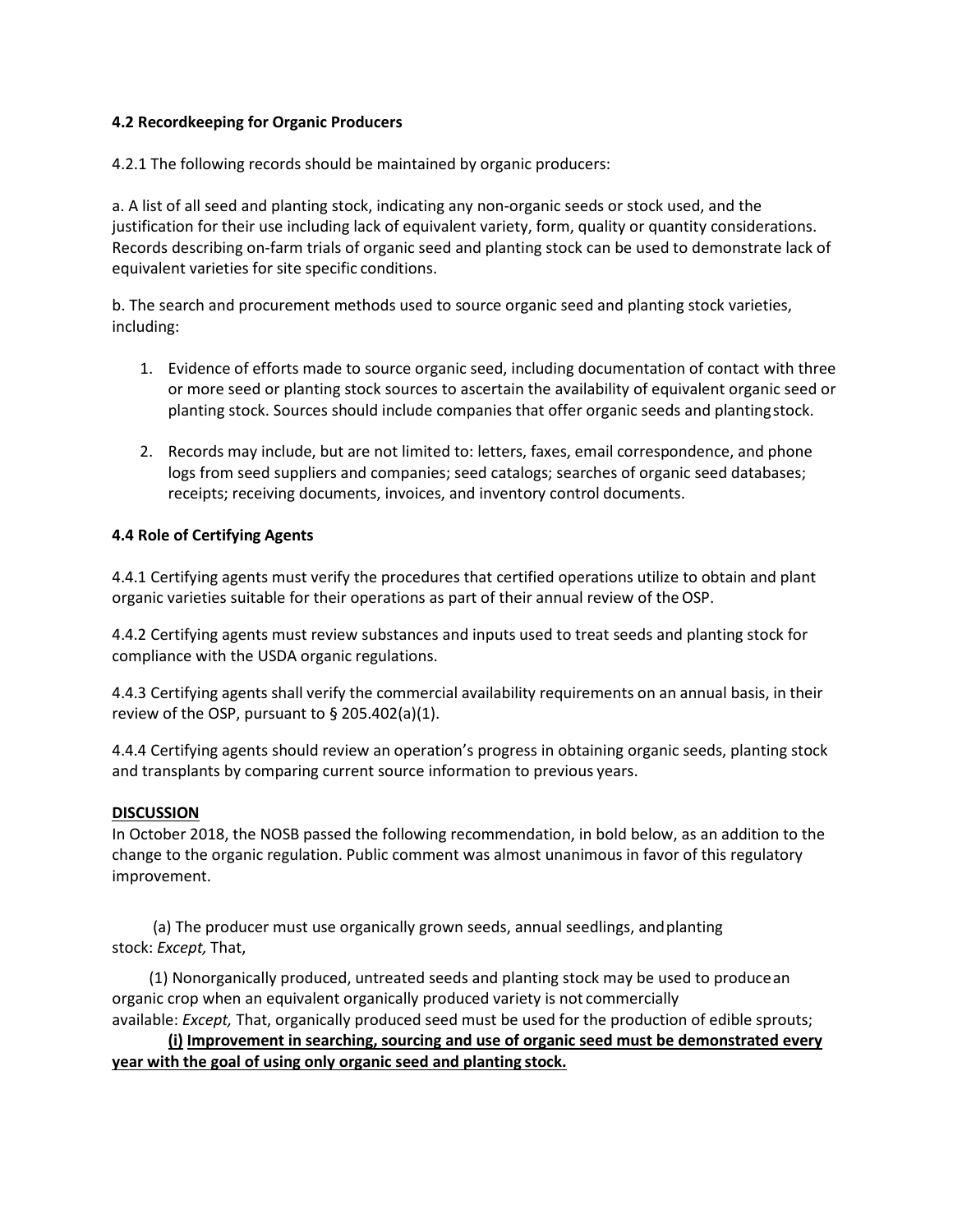## *These improvements to NOP 5029 guidance are covered in this proposal:*

#### **2. Changes to NOP 5029 Guidance**

The Guidance for Seeds, Annual Seedlings, and Planting Stock in Organic Crop Production should be amended as follows, the bold/italic are the recommendations and will be repeated again as a clean document at the end of this proposal. The areas struck out are language that has been changed from either the current NOP 5029 guidance, or from a previous proposal.

## **4.1 Sourcing of Seeds**

No changes to 4.1.1.

**4.1.2** Certified operations may use non-organic seed and planting stock only if equivalent organicallyproduced varieties of organic seeds and planting stock are not commercially available, **and the conventional replacement variety can be documented as being produced without the use of excluded methods.**

## Public Comment and Subcommittee Response:

In the fall 2018 proposal, the phrase in bold above was removed since public comment stated this is currently required by certifiers. Further public comment stated it should remain, and the crops subcommittee agrees. There are over 80 accredited certifiers and in order to encourage consistency, including this phrase is no hardship for certifiers and operators already providing this documentation This statement provides clear guidance to all NOP certifiers, both foreign and domestic, that providing this proof is needed when nonorganic seed is planted of a type that has a GMO equivalent. The bold addition above will remain as part of this proposal.

No changes to 4.1.2a No changes to 4.1.2b

4.1.2(c) **On-farm variety trials of organic seed/planting stock may be used by producers to evaluate and document organic variety/cultivar equivalency to the nonorganic item in use. Horticultural crops, which may have specific flavor profiles, size, color or other characteristics, can also be shown to not have an equivalent organic variety through descriptions provided in seed/planting stock catalogs or websites. If trials are not performed, the producer can use catalog or website seed descriptions, to document there are no organic seeds that have equivalent characteristics to the nonorganic seed in use.**

## Public Comment and Subcommittee Response:

This is an addition to the current NOSB 5029 guidance and is included based upon public comment. Performing trials on organic seed helps an operator determine if the organic seeds are "equivalent" to the nonorganic seed that they are currently using. Many organic seeds, especially in the commodity crop sector, are different variety numbers, bred by organic seed breeders and sold by organic seed companies. These organic seed varieties may not be familiar to the organic grower, and operators are typically reticent to plant large acreages of seeds they do not know to be acceptable for their soil type, climate, and growing systems. Use of seed characteristic descriptions in catalogs or on websites can also be used to illustrate the producer is searching for equivalent organic varieties and they were notfound.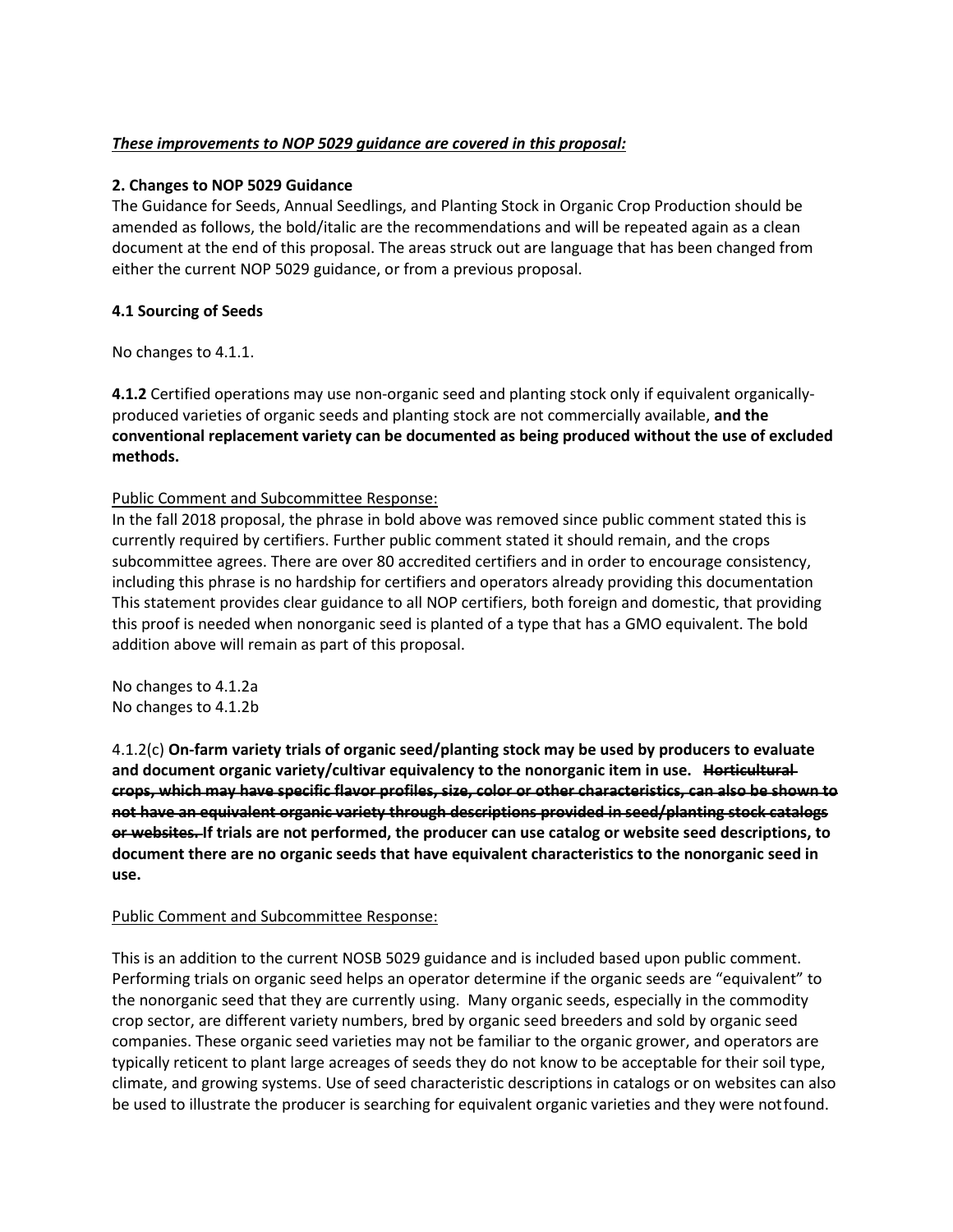4.1.2(d) **Documentation of on-farm trials or seed characteristic searches can be provided at the annual inspection. This documentation can include which seed characteristics are desired, and be based upon the varietal benefits of the current nonorganic seed/planting stock in use. The varietal characteristics discovered during the on-farm trail, of both the nonorganic seed/planting stock and the organic seed/planting stock trialed, can be tracked in a simple table or spreadsheet detailing the specific characteristics sought, and whether or not the various varieties grown contained those characteristics.**

#### Public Comment and Subcommittee Response:

This is an addition to NOP guidance 5029. It provides more clarification on producer methods of trialing or searching for an "equivalent" organic variety. Since this is guidance only, the word "must" was removed from this section and replaced with the word "can". It is important to encourage growers to document that the organic seed varieties are not "equivalent" to the nonorganic seeds they are using. As stated above, many organic seed varieties may have different names or numbers, but could be considered equivalent to a nonorganic seed in most, if not all, characteristics sought by a grower.

4.1.3 The following considerations could be acceptable to justify use of non-organic seeds....

## **d. Contamination from GMO consideration: non-organic seed can be used if organic seed cannot be sourced because of GMO contamination.**

#### Public Comment and Subcommittee Response:

There was not universal support for this suggested addition, and it has been removed. There were comments stating this section was problematic for a variety of reasons, and the crops subcommittee believes that dealing with GMO contamination of seed can be better addressed in a separate recommendation, rather than this proposal which supports the use of organic seed.

No changes to 4.1.3, 4.1.4, 4.1.5, 4.1.6

4.1.6 Use of non-organic planting stock to produce organic crops is subject to commercial availability as per *§*205.204.(a)(1). If planting stock is from a non-organic source and is used to produce perennial crops, then that planting stock and any vegetative harvest from that planting stock may be sold, labeled or represented as organic only after 12 months of organic management *§*205.204 (a)(4).

#### Public Comment and Subcommittee Response:

As 4.1.6 is currently written, certifiers can allow sale of an organic crop for consumption from nonorganic planting stock immediately after planting it, but would not allow any cuttings from that planting stock, to be sold as organic planting stock for at least a year. As an example, an organic grower can purchase a nonorganic rosemary plant, plant it in their organic field, cut it immediately and sell it as an organic crop. However, as written, if they make a cutting, put it in water and root it, they cannot sell that plant for a year as organic planting stock. *§*205.204 (a)(4) states: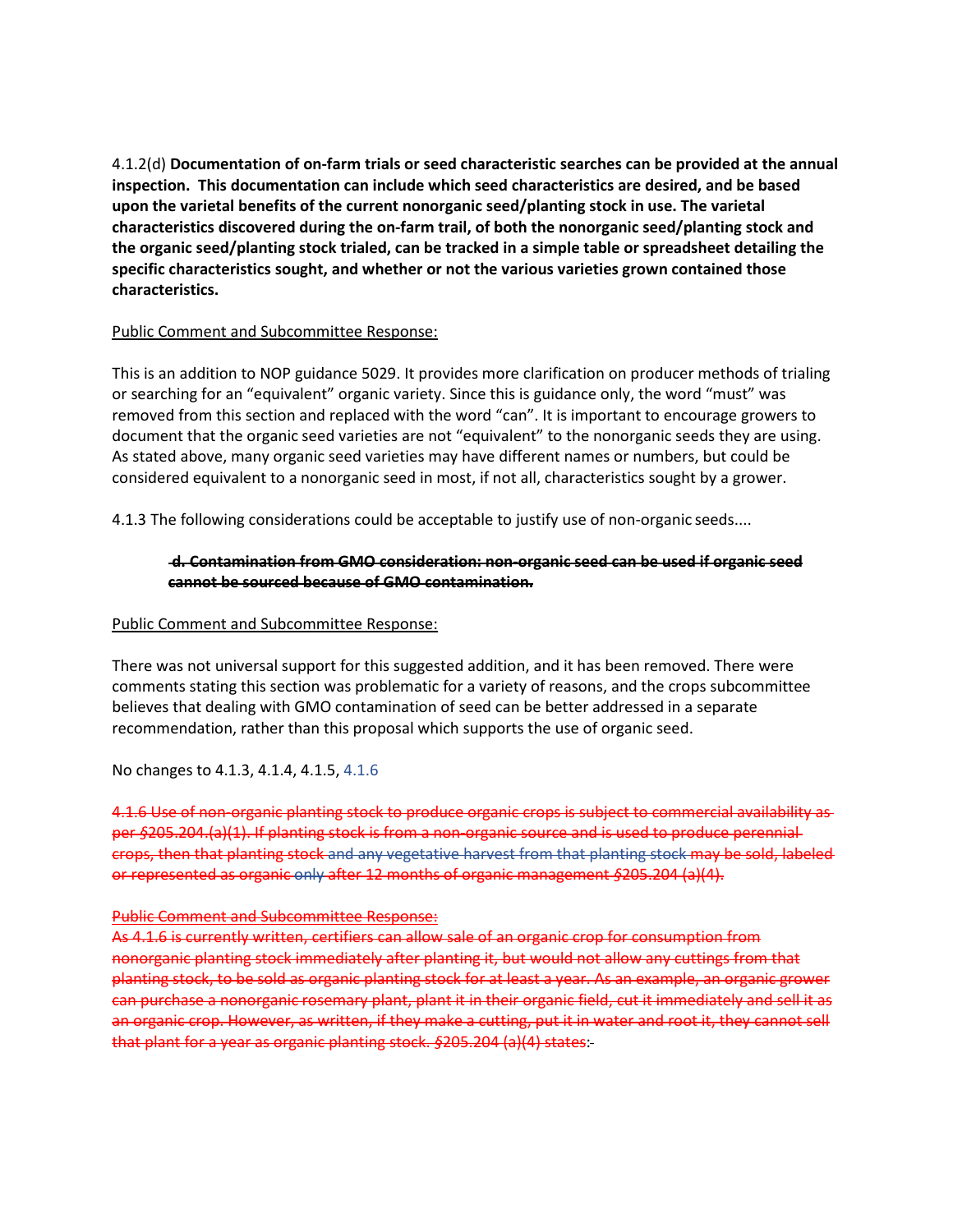*Nonorganically produced planting stock to be used to produce a perennial crop may be sold, labeled or represented as organically produced only after the planting stock has been maintained under a system of organic management for a period of no less than 1 year.*

This allowance for a crop to be sold from nonorganic planting stock that has not been under organic management for at least one year, was to provide for the sale of fruit from nonorganic strawberry plants within the first year of planting on organic land. Typically, other perennial plants do not produce fruit/nuts or other nonvegetative crops within the first year, so this one year wait time for a crop from nonorganic planting stock planted into organic ground is not a hardship for other perennial crops. However, vegetative growth that would be sold from the nonorganic planting stock would have been managed nonorganically. It does not make sense to sell this vegetative crop as organic. but Strawberry fruit would not be present at the time of planting, and therefore the sale of this fruit as organic had been considered to be more in line with current regulations.

## **4.2 Recordkeeping for Organic Producers**

4.2.1 The following records should be maintained by organic producers:

4.2.1 (a) A list of all seed and planting stock, indicating any non-organic seeds or stock used, and the justification for their use including lack of equivalent variety, form, quality or quantity considerations*. Justification for use of varieties needs to be specific to each variety on the list and which issue (form, quality, quantity, or equivalence) is the reason*. Records describing onfarm trials, **or other descriptions illustrating seed characteristics**, can be used to demonstrate lack of equivalent seed or planting stock varieties/cultivars for site specific conditions.

## Public Comment and Subcommittee Response:

Numerous certification agencies and producers provided negative comments about the statement removed above, stating that it would be a significant burden to track each nonorganic seed and justify its use, especially for diverse vegetable operations. Many noted the subsequent improvement to section 4.2.1 b, noting that it provides more flexibility and quantifiable methods of tracking the reasons nonorganic seed is being used. On-farm trials or descriptions that specifically illustrate characteristics can provide justification there was no organic equivalent to the nonorganic seed or planting stock used.

## **4.2.1 (b)**

b. The search and procurement methods used to source organic seed and planting stock varieties, including:

1. Evidence of efforts made to source organic seed and planting stock varieties should include but is not limited to:

**(i) Documentation of contact with at least three or more seed or planting stock sources to ascertain the availability of equivalent organic seed or planting stock, including date, variety requested, quantity of seed, as well as if the seed is available organically, or was out-of-stock.**

**(ii) Improved timeliness of seed/planting stock ordering by documenting the date(s) of orders. Earlier ordering can result in a greater chance of organic seed/planting stock availability. For larger orders, suppliers need to be given sufficient lead time to provide the quality, quantity and variety/cultivar within the timeframe needed by the organicproducer.**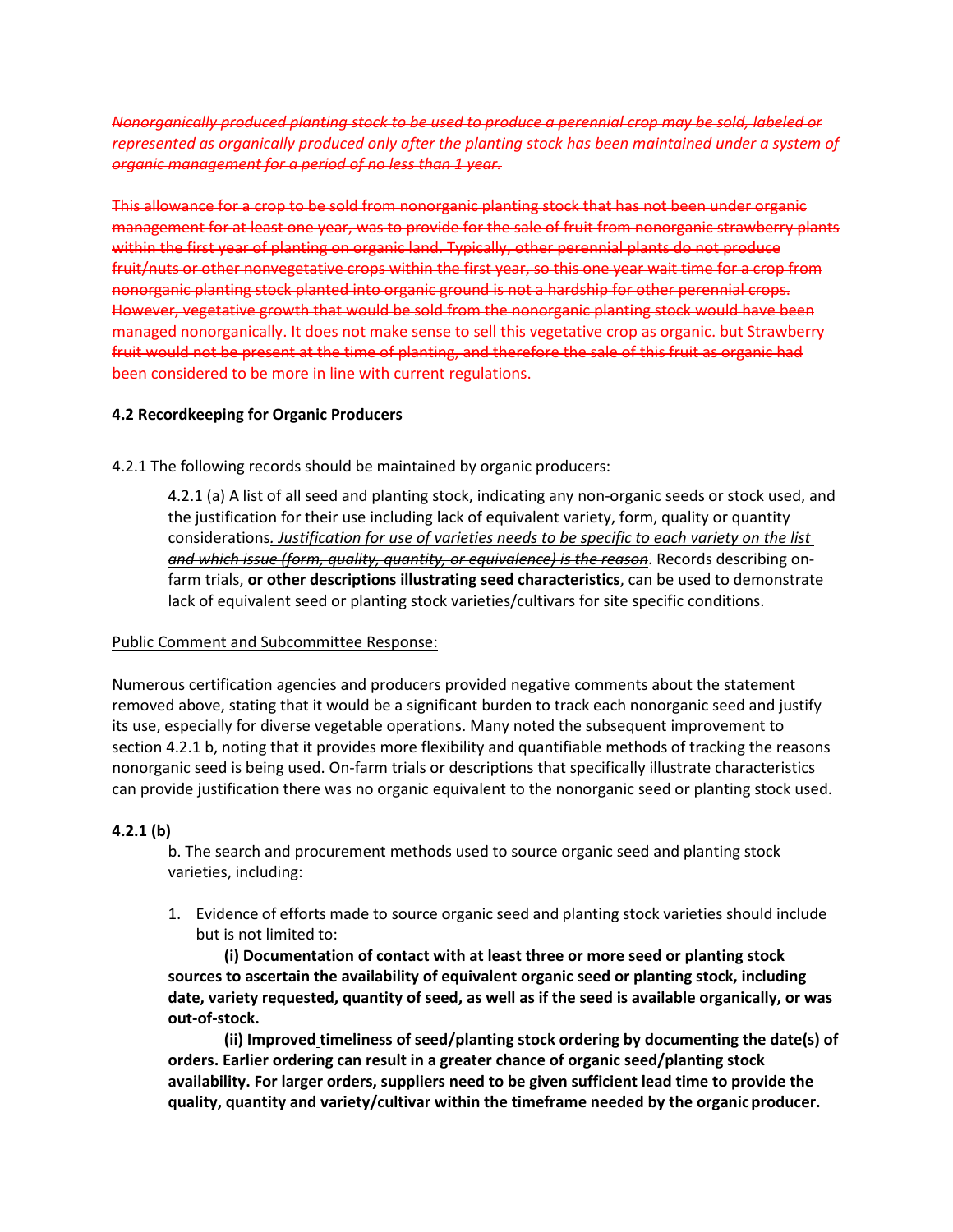**(iii) Work with seed/planting stock suppliers that provide a quick response of organic availability, to enable the producer to request seed, in a timely manner, of other suppliers if organic seed was not available from the firstsupplier.**

**(iv) Demonstrate an increase in** *the percentage* **of organic seed/planting stockused over time by the operation.**

**(v) Search suppliers that are known to carry organic varieties or cultivars of the type they seek.**

**(vi) Discuss and document their desire to purchase equivalent organic varieties or cultivars with their current nonorganic suppliers.**

**(vii) Failure to demonstrate improvement in sourcing organic seed/planting stock over time may result in additional seed/planting stock sources being required or additional steps taken to procure organic seed/planting stock, by the organic certifier.**

#### *Five sources must be contacted for seed of crops at risk for excluded method contamination.*

#### Public Comment and Subcommittee Response:

There were many comments on this section, with some requesting this be extended to all crops, and others concerned that there was not a clear definition of "at-risk" crops. Many supported the increased number of sources to be contacted for organic seeds and others did not. A variety of commenters suggested a more practical approach to this seed search describing a variety of typical search activities that could result in higher use of organic seed. The list of (i)-(vii) summarizes these activities suggested by commenters and NOSB crop subcommittee members. The number of seed searches required by the certifier remains at three in this proposal, and gives the certifiers and operators more options to judge if the seed search was done in an effective manner, as well as the option to require more activities, if the certifier feels the quality of the search could be improved.

No changes to 4.2.1 (b) 2.

#### **4.2.1 b. 3.**

**If seed/planting stock is sourced or mandated by the buyer of a contracted organic crop, the producer must obtain sourcing information and documentation from the contracted buyer. The buyer's attempts to source organic seed/planting stock then becomes part of the producer's Organic System Plan. Such documentation could include:**

**(a) The handler's organic search documents there are no organic equivalents in quality, quantity or function, to the nonorganic seed/planting stock they require.**

**(b) The handler has discussed the development of an equivalent organic seed/planting stock source with their nonorganic seed supplier, as well as with organic seed breeders.**

**(c)The handler seeks out organic growers, either those that are contracted to grow organic crops from that nonorganic seed/planting stock source, or known organic growers who are experienced in seed/planting stock production, to trial production of an organic equivalent variety/cultivar.**

**(d) The handler clearly documents that mandating use of nonorganic seed/planting stock is not solely based upon the possibly higher monetary cost of an organic equivalentvariety. (e) The handler can be required to illustrate they have performed the items required of producers in 4.2.1 (b), where the certifier feels this is appropriate, in order to achieve the goal of full compliance in the use of only organic seed/planting stock.**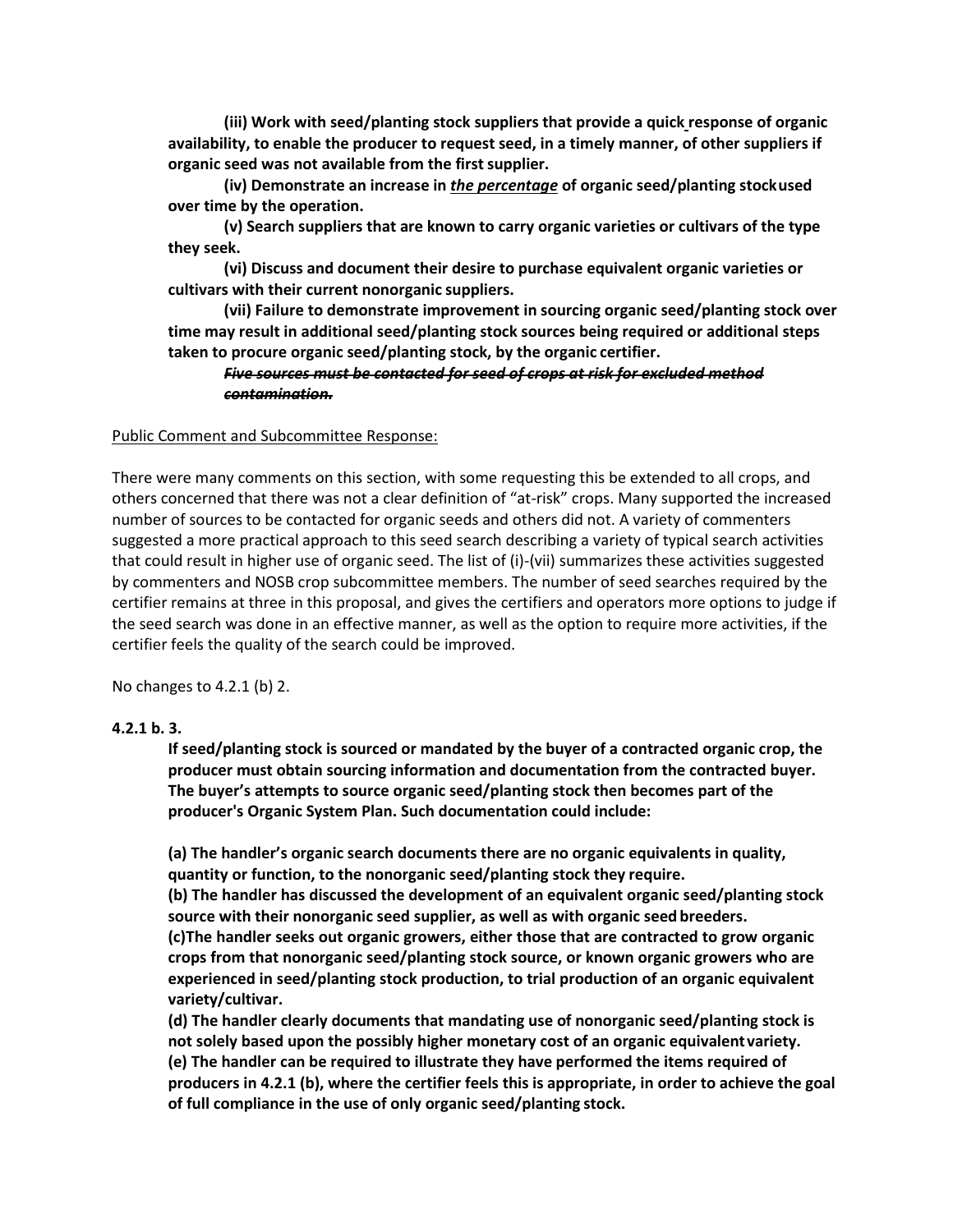### Public Comment and Subcommittee Discussion

This section addresses the common occurrence of a buyer either supplying the seed, or requiring a specific seed and source, when working with a contracted producer for the final crop. When the buyer requires a nonorganic seed, the grower is constrained by their contract and will not perform an organic seed search. In discussions with the National Organic Program, it became clear that it is difficult through regulatory channels, to require a handler to have a seed search as part of their business' Organic System Plan. Therefore, this section requires the farmer to obtain documentation from the organic handler who is requiring their contracted organic farmer to use a nonorganic seed to grow an organic crop. The handler needs to provide documentation that they searched for organic seeds and provide this to the grower to become part of the grower's OSP. Handlers have unique opportunities when requiring nonorganic seed, and this section suggests a variety of methods they could increase the use of organic seed/planting stock when working with contracted growers.

No changes to 4.3, 4.3.1, 4.3.2, 4.3.3

#### **4.4 Role of Certifying Agents**

No changes to 4.4.1, 4.4.2, 4.4.3

4.4.4 Certifying agents should review an operation's progress in obtaining organic seeds, planting stock and transplants by comparing current source information to previous years

**(a) If sufficient progress is not demonstrated, a certifying agent may ask for a corrective action plan and require additional seed sources be researched, encourage variety trials, or require additional steps to procure organic seed**.

## Public Comment and Subcommittee Discussion

Most commenters felt this was a reasonable request, with certifiers stating they work with their operators to develop solutions that will result in greater use of organic seed and planting stock. No changes to this recommendation.

## **4.4.4**

**(b) Non-compliances should be issued for repeated lack of progress in sourcing and using commercially available organic seed/planting stock over time. Judgement of a noncompliance can include, but is not limited to:**

**(i) The certifier's communication detailing commercially availability organic seed/planting stock and continued non-use by the farmer**

**(ii) Organic seed searches that do not include suppliers who carry organic seed/planting stock of that specific crop.**

**(iii) The producer's lack of on-farm seed trials, or reference to descriptions, for judging equivalency between nonorganic seed and organic seed.**

**(iv) Return to nonorganic seed/planting stock use for a crop, if the organic equivalent seed/planting stock was** *not* **documented as having a significant yield, market or otherloss.**

#### Public Comment and Subcommittee Discussion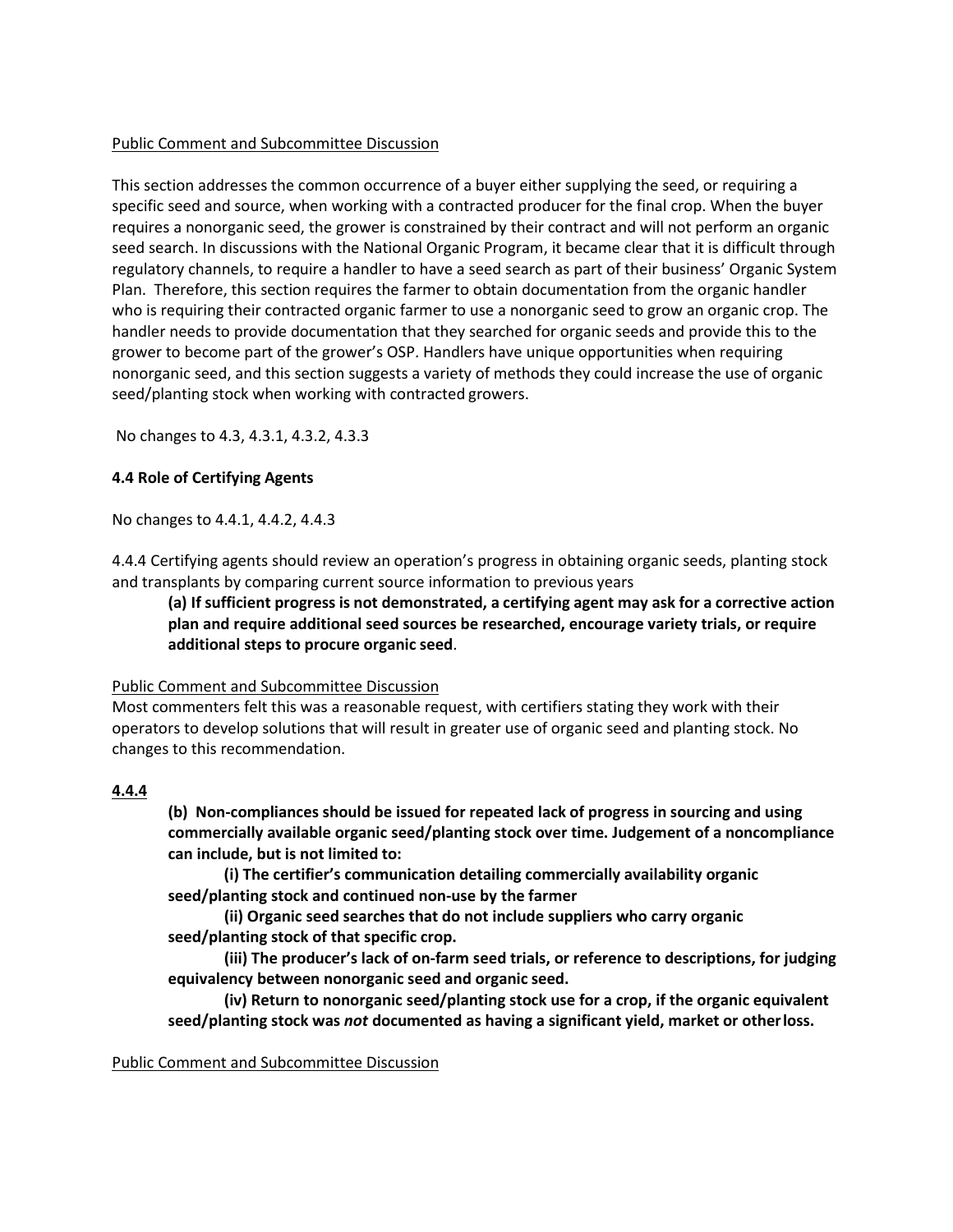Most commenters agreed with this sentiment and many certifiers noted they are currently issuing noncompliances if they believe the organic operation is not taking effective action in sourcing organic seed/planting stock. Certifiers obtain information from many operations and have knowledge of what organic seed/planting stock is available and practical in their regions for many types of crop production. This provides the certifiers a unique perspective to determine if a producer is doing a valid search. Many commenters requested more detail in assessing noncompliances, and these items listed above are based upon public comment and NOSB member input.

## **4.4.5 Certifying agents should review the prevention measures taken to avoid contamination for seed of crops grown by the organic operator, at-risk of GMO contamination.**

## Public Comment and Subcommittee Discussion

The vast majority of commenters felt this was an important addition to the policy guidance. Producers who save their own organic seed, as well as those that sell organic seed to others, should include practices that specifically address GMO contamination prevention. Certifiers should be reviewing these contamination prevention measures to lessen the presence of this contamination in the organic seed supply chain.

5. Other items

## Public Comment and Subcommittee Discussion

## **Organic Seed/Planting Stock Database**

Commenters supported the development of an organic seed and organic planting stock database, to be managed and maintained by the National Organic Program. Certifiers, suppliers, brokers and operators could all contribute information to this database, and having a link to this on the NOP website would be a service to all sectors of the organic community. The Crops Subcommittee strongly supports the development of this database and encourages the NOP to consider how this might be added to the organic integrity database or be developed separately.

## **Accredited Organic Certifier and Organic Inspector Training**

Many commenters agreed with the previous proposal's assessment that both certification office staff and organic inspectors could benefit from further training on how to assess a valid organic seed/planting stock search. The above organic seed/planting stock database would be a very useful tool for certifiers to track the availability of organic sources and their offerings, as well as providing objective information to their certified operators. In-person and webinar trainings with knowledgeable certification personnel as well as NOP staff, should be developed to provide useful tools and/or checklists to aid in consistent review of a valid organic seed or planting stock search. Certifiers are encouraged to share the practical activities and documentation they require with other certification agencies and inspectors. Training of certification personnel has been recognized as an important aspect of preventing fraud in the organic marketplace, and information on organic varietal sourcing and documentation could be added to the training opportunities being explored for fraud prevention.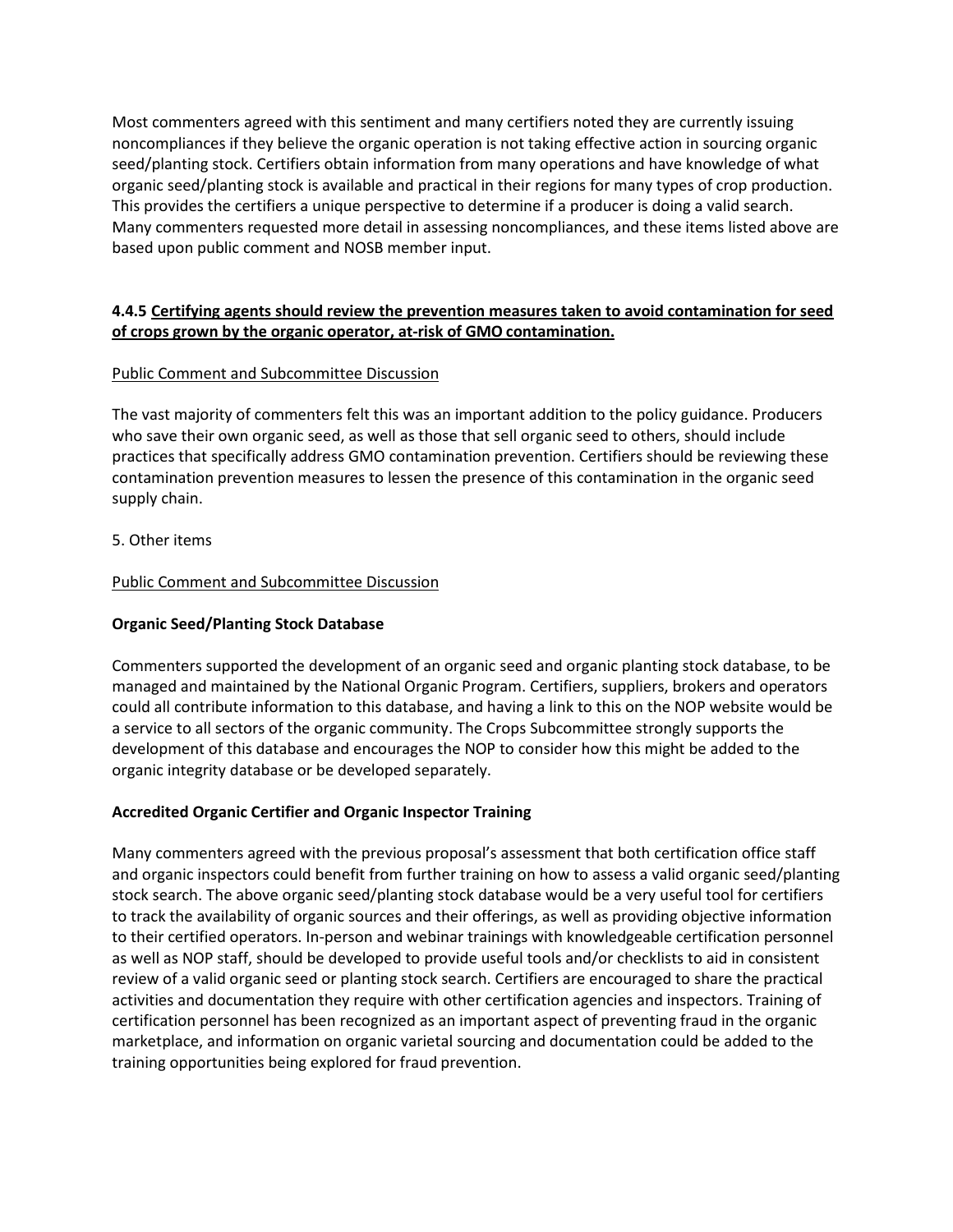#### **Other Issues**

Based upon public comment, the NOSB requests the NOP look at this issue below.

As 4.1.6 and *§*205.204 (a)(4) are currently written, certifiers can allow sale of an organic crop for consumption from nonorganic planting stock immediately after planting it, but would not allow any cuttings from that planting stock, to be sold as organic planting stock for at least a year. As an example, an organic grower can purchase a nonorganic rosemary plant, plant it in their organic field or leave it in its original container, cut it immediately and sell it as an organic crop. However, as written, if they make a cutting, put it in water and root it, they cannot sell that plant for a year as organic planting stock.

This allowance for a crop to be sold from nonorganic planting stock that has not been under organic management for at least one year, was to provide for the sale of fruit from nonorganic strawberry plants and other fruits within the first year of planting on organic land. Typically, other perennial plants do not produce fruit/nuts or other nonvegetative crops within the first year. However, vegetative growth that would be sold from the nonorganic planting stock would have been managed nonorganically. It does not make sense to sell this vegetative crop as organic, but the allowance for fruit does fit better with the regulation's intent, since fruit would not be present at the time of planting. Therefore the sale of this fruit as organic had been considered to be more in line with current regulations.

#### 4.1.6 states:

Use of non-organic planting stock to produce organic crops is subject to commercial availability as per *§*205.204.(a)(1). If planting stock is from a non-organic source and is used to produce perennial crops, then that planting stock may be sold, labeled or represented as organic after 12 months of organic management *§*205.204 (a)(4).

An improvement to the guidance and possibly the regulation could be:

Use of non-organic planting stock to produce organic crops is subject to commercial availability as per *§*205.204.(a)(1). If planting stock is from a non-organic source and is used to produce perennial crops, then that planting stock **and any vegetative harvest from that planting stock** may be sold, labeled or represented as organic **only** after 12 months of organic management *§*205.204 (a)(4).

## **Crops Subcommittee Proposal: To Amend NOP Guidance 5029 – changes in bold**

4.1.2 Certified operations may use non-organic seed and planting stock only if equivalent organicallyproduced varieties of organic seeds and planting stock are not commercially available, **and the conventional replacement variety can be documented as being produced without the use of excluded methods.**

#### 4.1.2

**c. On-farm variety trials of organic seed/planting stock may be used by producers to evaluate and document organic variety/cultivar equivalency to the nonorganic item in use. If trials are not performed, the producer can use catalog or website seed descriptions, to document there are no organic seeds that have equivalent characteristics to the nonorganic seed in use.**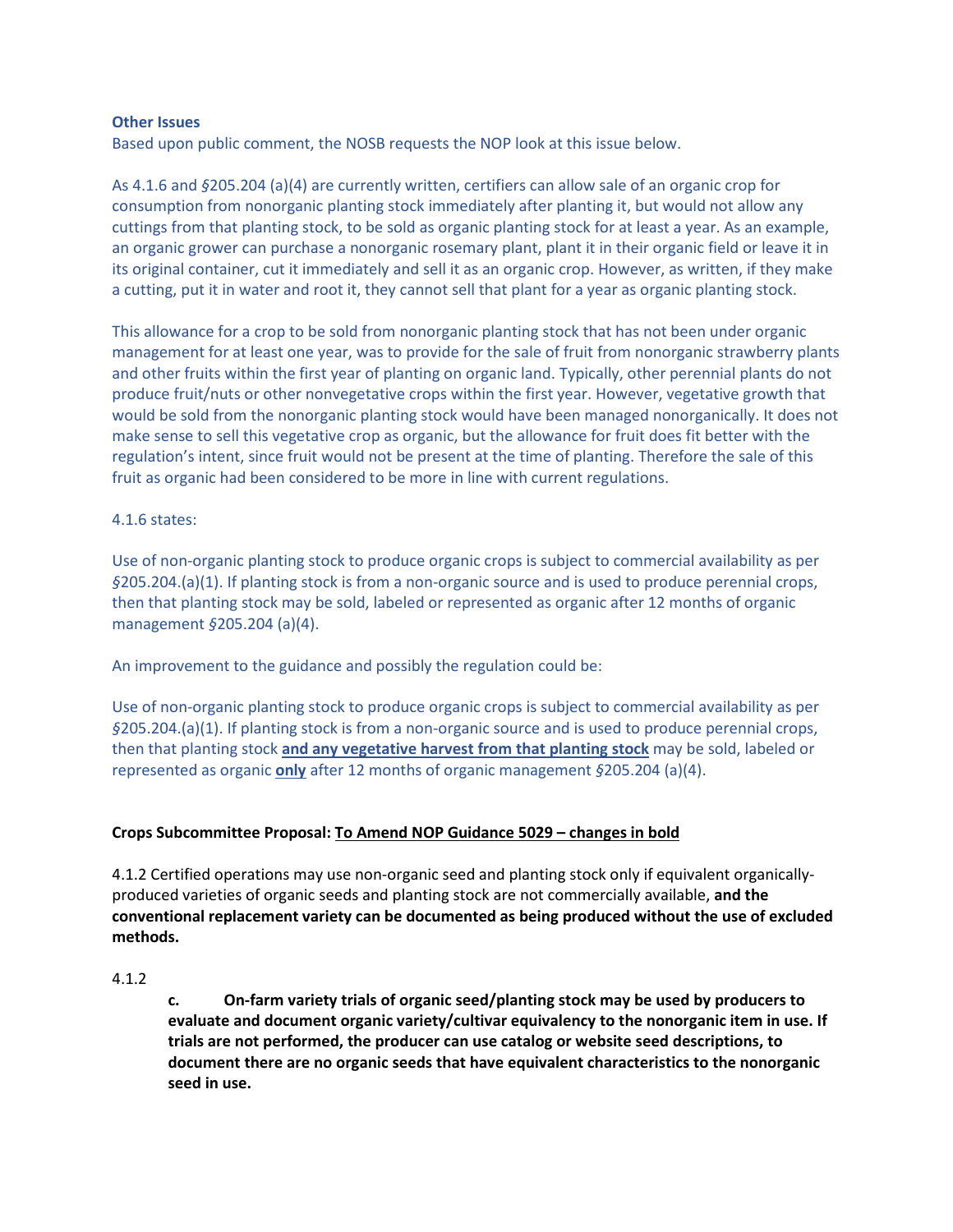4.1.2

**d. Documentation of on-farm trials or seed characteristic searches can be provided at the annual inspection. This documentation can include which seed characteristics are desired, and be based upon the varietal benefits of the current nonorganic seed/planting stock in use. The varietal characteristics discovered during the on-farm trail, of both the nonorganic seed/planting stock and the organic seed/planting stock trialed, can be tracked in a simple table or spreadsheet detailing the specific characteristics sought, and whether or not the various varieties grown contained those characteristics.**

4.1.6 Use of non-organic planting stock to produce organic crops is subject to commercial availability as per *§*205.204.(a)(1). If planting stock is from a non-organic source and is used to produce perennial crops, then that planting stock may be sold, labeled or represented as organic planting stock **or an organic vegetative crop only** after 12 months of organic management *§*205.204 (a)(4).

4.2.1 The following records should be maintained by organic producers:

a. A list of all seed and planting stock, indicating any non-organic seeds or stock used, and the justification for their use including lack of equivalent variety, form, quality or quantity considerations. Records describing on-farm trials, **or other descriptions illustrating seed characteristics**, can be used to demonstrate lack of equivalent seed or planting stock varieties/cultivars for site specific conditions.

b. The search and procurement methods used to source organic seed and planting stock varieties, including:

- **1.** Evidence of efforts made to source organic seed and planting stock varieties **should include but is not limited to:**
	- **i. Documentation of contact with at least three or more seed or planting stock sources to ascertain the availability of equivalent organic seed or planting stock, including date, variety requested, quantity of seed, as well as if the seed is available organically, or was out-of-stock.**
	- **ii. Improved timeliness of seed/planting stock ordering by documenting the date(s) of orders. Earlier ordering can result in a greater chance of organic seed/planting stock availability. For larger orders, suppliers need to be given sufficient lead time to provide the quality, quantity and variety/cultivar within the timeframe needed by the organic producer.**
	- **iii. Work with seed/planting stock suppliers that provide a quick response of organic availability, to enable the producer to request seed, in a timely manner, of other suppliers if organic seed was not available from the first supplier.**
	- **iv. Demonstrate an increase in** *the percentage* **of organic seed/planting stock used over time by the operation.**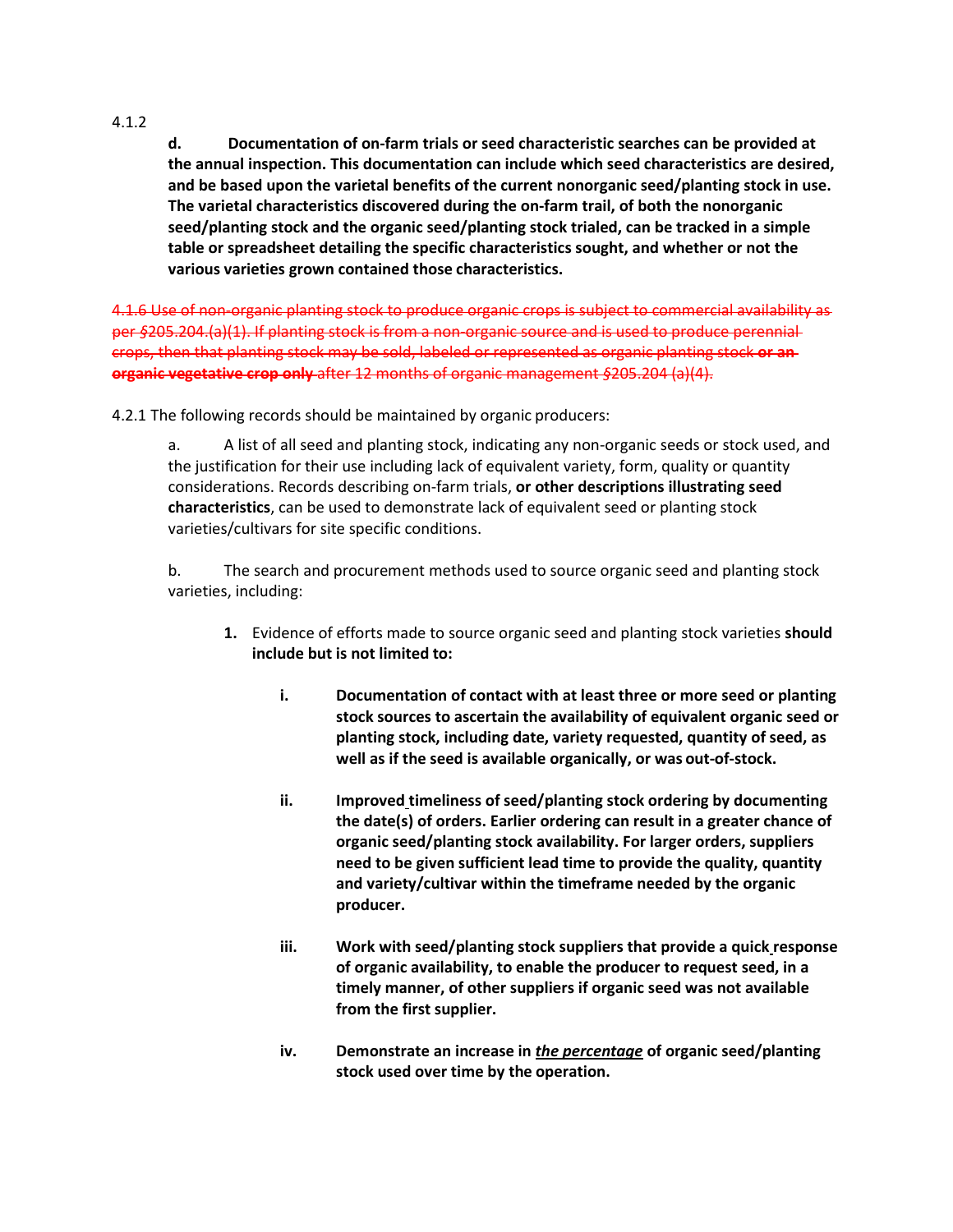- **v. Search suppliers that are known to carry organic varieties or cultivars of the type they seek.**
- **vi. Discuss and document their desire to purchase equivalent organic varieties or cultivars with their current nonorganic suppliers.**
- **vii. Failure to demonstrate improvement in sourcing organic seed/planting stock over time may result in additional seed/planting stock sources being required or additional steps taken to procure organic seed/planting stock, by the organic certifier.**

## 4.2.1 b. 2. (no changes)

**4.2.1 (b) 3. If seed/planting stock is sourced or mandated by the buyer of a contracted organic crop, the producer must obtain sourcing information and documentation from the contracted buyer. The buyer's attempts to source organic seed/planting stock then becomes part of the producer's Organic System Plan. Such documentation could include:**

> **i. The handler's organic search documents there are no organic equivalents in quality, quantity or function, to the nonorganic seed/planting stock they require.**

**ii. The handler has discussed the development of an equivalent organic seed/planting stock source with their nonorganic seed supplier, as well as with organic seed breeders.**

**iii. The handler seeks out organic growers, either those that are contracted to grow organic crops from that nonorganic seed/planting stock source, or known organic growers who are experienced in seed/planting stock production, to trial production of an organic equivalent variety/cultivar.**

**iv. The handler clearly documents that mandating use of nonorganic seed/planting stock is not solely based upon the possibly higher monetary cost of an organic equivalent variety.**

**v. The handler can be required to illustrate they have performed the items required of producers in 4.2.1 (b), where the certifier feels this is appropriate, in order to achieve the goal of full compliance in the use of only organic seed/plantingstock.**

4.4.4 Certifying agents should review an operation's progress in obtaining organic seeds, planting stock and transplants by comparing current source information to previous years

**a. If sufficient progress is not demonstrated a certifying agent may ask for a corrective action plan and require additional seed sources be researched, encourage variety trials, or require additional steps to procure organic seed**.

**b. Non-compliances should be issued for repeated lack of progress in sourcing and using commercially available organic seed/planting stock over time. Judgement of a noncompliance can include, but is not limited to:**